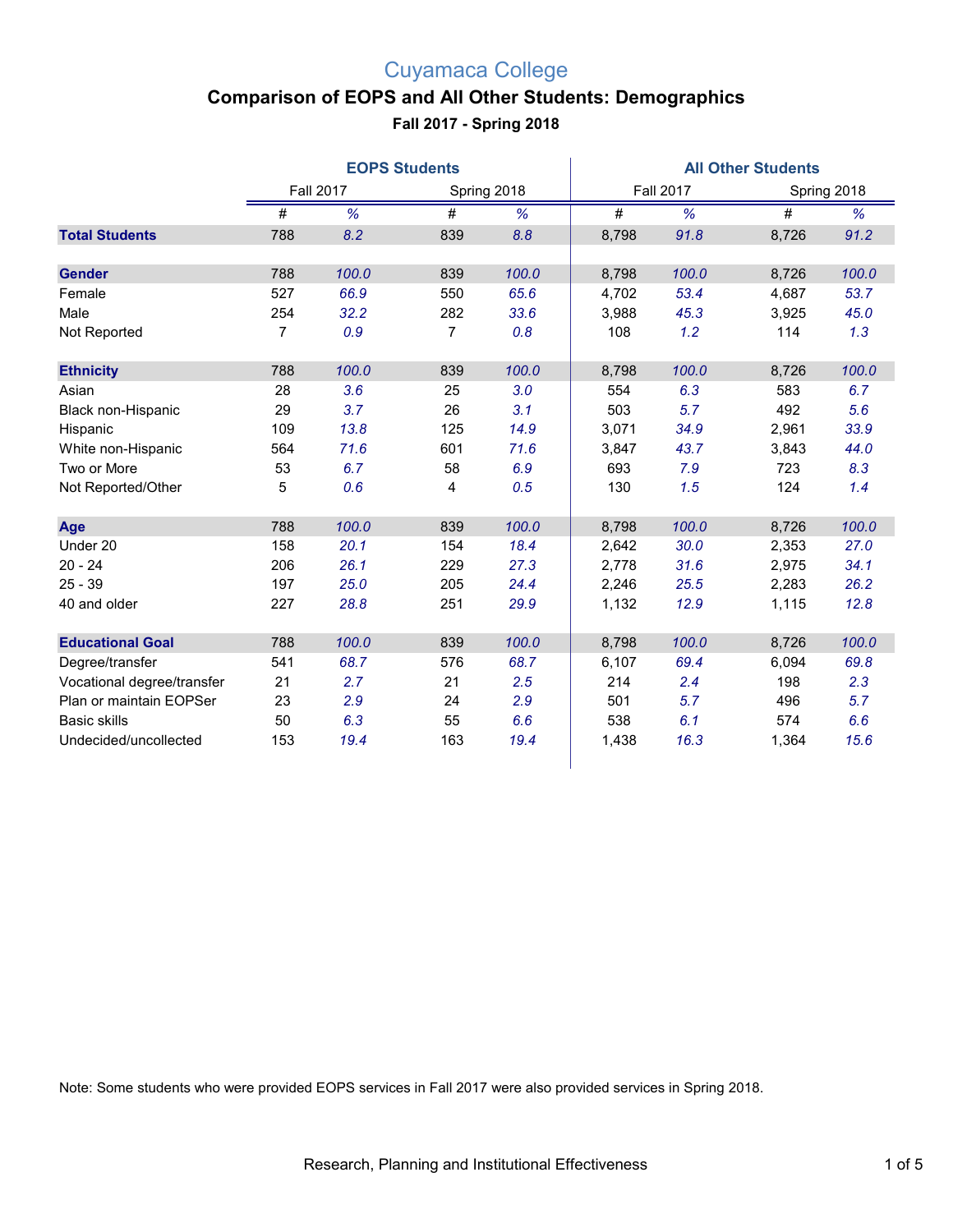## **Comparison of CARE and All Other Students: Demographics**

**Fall 2017 - Spring 2018**

|                            | <b>CARE Students</b> |       |             |       | <b>All Other Students</b> |       |       |             |  |
|----------------------------|----------------------|-------|-------------|-------|---------------------------|-------|-------|-------------|--|
|                            | <b>Fall 2017</b>     |       | Spring 2018 |       | <b>Fall 2017</b>          |       |       | Spring 2018 |  |
|                            | $\#$                 | %     | #           | %     | $\#$                      | %     | #     | %           |  |
| <b>Total Students</b>      | 23                   | 0.2   | 22          | 0.2   | 9,563                     | 99.8  | 9,543 | 99.8        |  |
| <b>Gender</b>              | 23                   | 100.0 | 22          | 100.0 | 9,563                     | 100.0 | 9,543 | 100.0       |  |
| Female                     | 23                   | 100.0 | 22          | 100.0 | 5,206                     | 54.4  | 5,215 | 54.6        |  |
| Male                       | 0                    | 0.0   | 0           | 0.0   | 4,242                     | 44.4  | 4,207 | 44.1        |  |
| Not Reported               | 0                    | 0.0   | 0           | 0.0   | 115                       | 1.2   | 121   | 1.3         |  |
| <b>Ethnicity</b>           | 23                   | 100.0 | 22          | 100.0 | 9,563                     | 100.0 | 9,543 | 100.0       |  |
| Asian                      | 0                    | 0.0   | 0           | 0.0   | 582                       | 6.1   | 608   | 6.4         |  |
| Black non-Hispanic         | 4                    | 17.4  | 0           | 0.0   | 528                       | 5.5   | 518   | 5.4         |  |
| Hispanic                   | 3                    | 13.0  | 5           | 22.7  | 3,177                     | 33.2  | 3,081 | 32.3        |  |
| White non-Hispanic         | 13                   | 56.5  | 15          | 68.2  | 4,398                     | 46.0  | 4,429 | 46.4        |  |
| Two or More                | 3                    | 13.0  | 2           | 9.1   | 743                       | 7.8   | 779   | 8.2         |  |
| Not Reported/Other         | 0                    | 0.0   | 0           | 0.0   | 135                       | 1.4   | 128   | 1.3         |  |
| Age                        | 23                   | 100.0 | 22          | 100.0 | 9,563                     | 100.0 | 9,543 | 100.0       |  |
| Under 20                   | 0                    | 0.0   | 0           | 0.0   | 2,800                     | 29.3  | 2,507 | 26.3        |  |
| $20 - 24$                  | 1                    | 4.3   | 4           | 18.2  | 2,983                     | 31.2  | 3,200 | 33.5        |  |
| $25 - 39$                  | 17                   | 73.9  | 12          | 54.5  | 2,426                     | 25.4  | 2,476 | 25.9        |  |
| 40 and older               | 5                    | 21.7  | 6           | 27.3  | 1,354                     | 14.2  | 1,360 | 14.3        |  |
| <b>Educational Goal</b>    | 23                   | 100.0 | 22          | 100.0 | 9,563                     | 100.0 | 9,543 | 100.0       |  |
| Degree/transfer            | 11                   | 47.8  | 12          | 54.5  | 6,637                     | 69.4  | 6,658 | 69.8        |  |
| Vocational degree/transfer | 2                    | 8.7   | 1           | 4.5   | 233                       | 2.4   | 218   | 2.3         |  |
| Plan or maintain career    | 1                    | 4.3   | 1           | 4.5   | 523                       | 5.5   | 519   | 5.4         |  |
| <b>Basic skills</b>        | 5                    | 21.7  | 3           | 13.6  | 583                       | 6.1   | 626   | 6.6         |  |
| Undecided/uncollected      | 4                    | 17.4  | 5           | 22.7  | 1,587                     | 16.6  | 1,522 | 15.9        |  |

Note: Some students who were provided CARE services in Fall 2017 were also provided services in Spring 2018.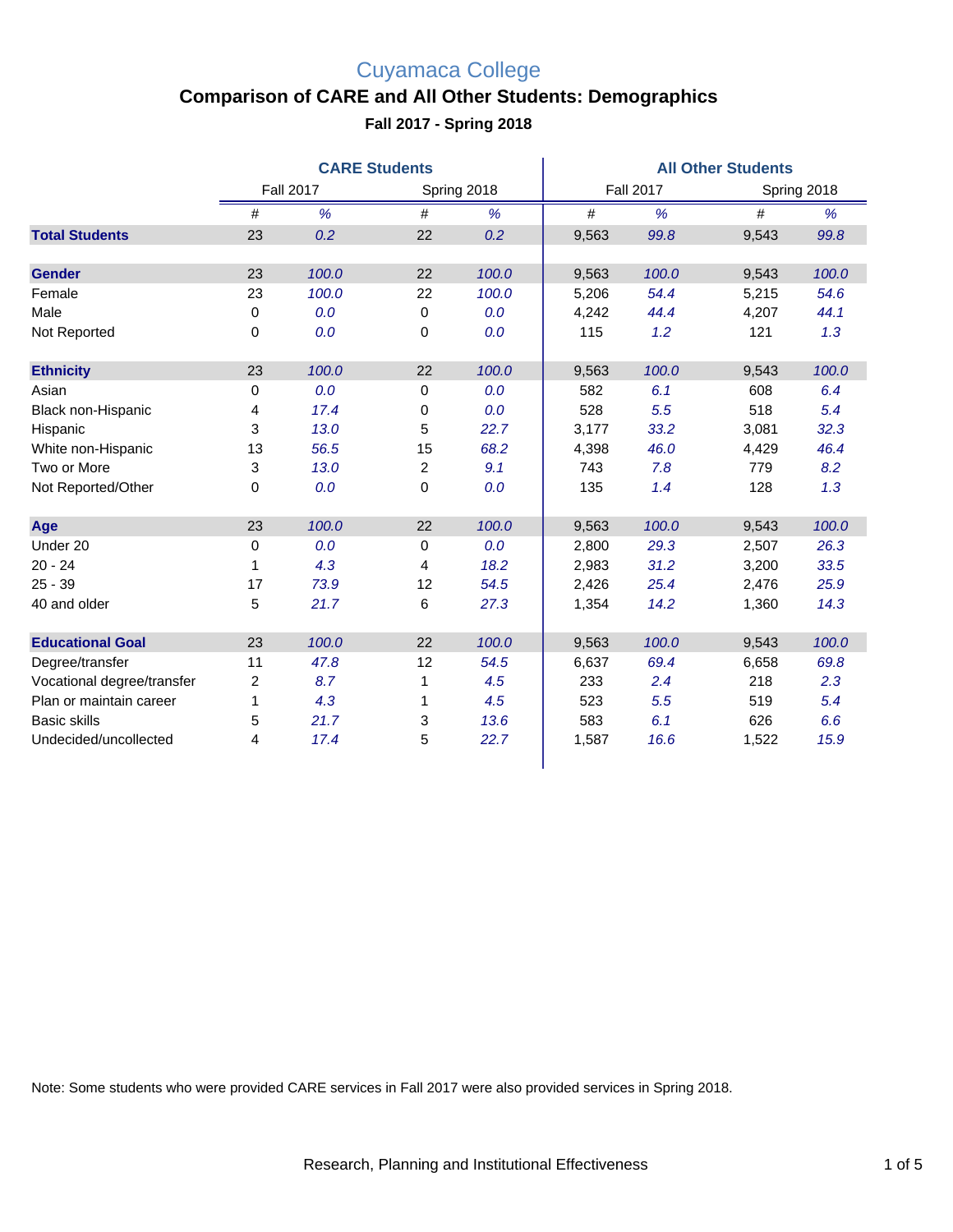### **Comparison of CAFYES and All Other Students: Demographics**

#### **Fall 2017 - Spring 2018**

|                            | <b>CAFYES Students</b> |       |                |       | <b>All Other Students</b> |       |       |             |  |
|----------------------------|------------------------|-------|----------------|-------|---------------------------|-------|-------|-------------|--|
|                            | <b>Fall 2017</b>       |       | Spring 2018    |       | <b>Fall 2017</b>          |       |       | Spring 2018 |  |
|                            | #                      | %     | $\#$           | %     | $\#$                      | %     | $\#$  | %           |  |
| <b>Total Students</b>      | 16                     | 0.2   | 16             | 0.2   | 9,570                     | 99.8  | 9,549 | 99.8        |  |
|                            |                        |       |                |       |                           |       |       |             |  |
| <b>Gender</b>              | 16                     | 100.0 | 16             | 100.0 | 9,570                     | 100.0 | 6,879 | 100.0       |  |
| Female                     | 8                      | 50.0  | 8              | 50.0  | 5,221                     | 54.6  | 2,559 | 37.2        |  |
| Male                       | 8                      | 50.0  | 8              | 50.0  | 4,234                     | 44.2  | 4,199 | 61.0        |  |
| Not Reported               | 0                      | 0.0   | $\mathbf 0$    | 0.0   | 115                       | 1.2   | 121   | 1.8         |  |
|                            |                        |       |                |       |                           |       |       |             |  |
| <b>Ethnicity</b>           | 16                     | 100.0 | 16             | 100.0 | 9,570                     | 100.0 | 9,549 | 100.0       |  |
| Asian                      | 0                      | 0.0   | 0              | 0.0   | 582                       | 6.1   | 608   | 6.4         |  |
| Black non-Hispanic         | 5                      | 31.3  | 5              | 31.3  | 527                       | 5.5   | 513   | 5.4         |  |
| Hispanic                   | 6                      | 37.5  | 6              | 37.5  | 3,174                     | 33.2  | 3,080 | 32.3        |  |
| White non-Hispanic         | $\overline{c}$         | 12.5  | 3              | 18.8  | 4,409                     | 46.1  | 4,441 | 46.5        |  |
| Two or More                | 3                      | 18.8  | $\overline{2}$ | 12.5  | 743                       | 7.8   | 779   | 8.2         |  |
| Not Reported/Other         | 0                      | 0.0   | 0              | 0.0   | 135                       | 1.4   | 128   | 1.3         |  |
|                            |                        |       |                |       |                           |       |       |             |  |
| Age                        | 16                     | 100.0 | 16             | 100.0 | 9,570                     | 100.0 | 9,549 | 100.0       |  |
| Under 20                   | 5                      | 31.3  | 6              | 37.5  | 2,795                     | 29.2  | 2,501 | 26.2        |  |
| $20 - 24$                  | 9                      | 56.3  | $\overline{7}$ | 43.8  | 2,975                     | 31.1  | 3,197 | 33.5        |  |
| $25 - 39$                  | 2                      | 12.5  | 3              | 18.8  | 2,441                     | 25.5  | 2,485 | 26.0        |  |
| 40 and older               | 0                      | 0.0   | $\mathbf 0$    | 0.0   | 1,359                     | 14.2  | 1,366 | 14.3        |  |
|                            |                        |       |                |       |                           |       |       |             |  |
| <b>Educational Goal</b>    | 16                     | 100.0 | 16             | 100.0 | 9,570                     | 100.0 | 9,549 | 100.0       |  |
| Degree/transfer            | 8                      | 50.0  | 10             | 62.5  | 6,640                     | 69.4  | 6,660 | 69.7        |  |
| Vocational degree/transfer | 2                      | 12.5  | 1              | 6.3   | 233                       | 2.4   | 218   | 2.3         |  |
| Plan or maintain Career    | $\mathbf{1}$           | 6.3   | 1              | 6.3   | 523                       | 5.5   | 519   | 5.4         |  |
| <b>Basic skills</b>        | 1                      | 6.3   | 0              | 0.0   | 587                       | 6.1   | 629   | 6.6         |  |
| Undecided/uncollected      | 4                      | 25.0  | 4              | 25.0  | 1,587                     | 16.6  | 1,523 | 15.9        |  |
|                            |                        |       |                |       |                           |       |       |             |  |

Note: Some students who were provided CAFYES services in Fall 2017 were also provided services in Spring 2018.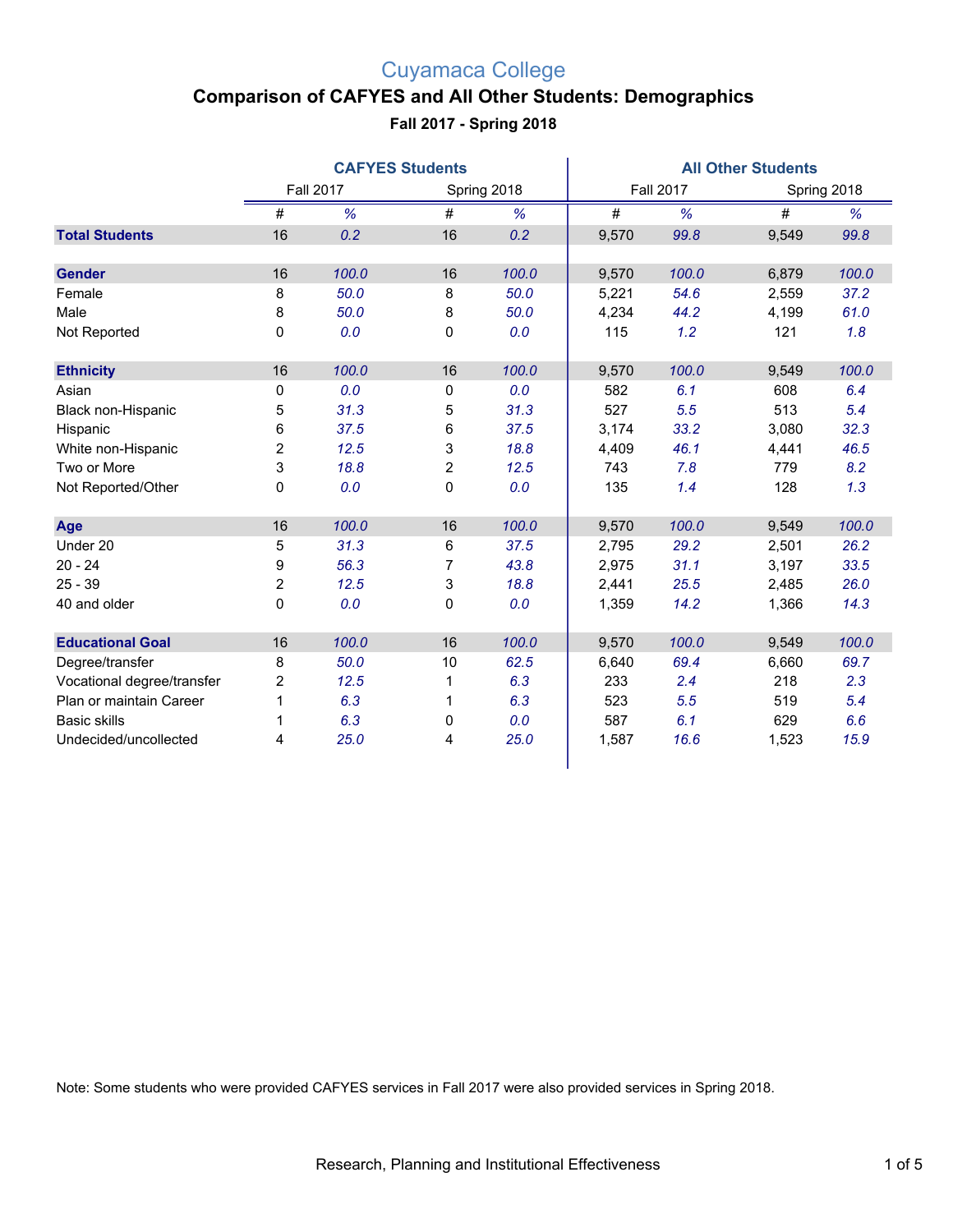### **Comparison of UP! and All Other Students: Demographics**

**Fall 2017 - Spring 2018**

|                            | <b>UP! Students</b> |       |                |       | <b>All Other Students</b> |       |       |             |  |
|----------------------------|---------------------|-------|----------------|-------|---------------------------|-------|-------|-------------|--|
|                            | <b>Fall 2017</b>    |       | Spring 2018    |       | <b>Fall 2017</b>          |       |       | Spring 2018 |  |
|                            | #                   | %     | #              | %     | $\#$                      | %     | #     | %           |  |
| <b>Total Students</b>      | 52                  | 0.5   | 39             | 0.4   | 9,534                     | 99.5  | 9,526 | 99.6        |  |
| <b>Gender</b>              | 52                  | 100.0 | 39             | 100.0 | 9,534                     | 100.0 | 9,526 | 100.0       |  |
| Female                     | 38                  | 73.1  | 25             | 64.1  | 5,191                     | 54.4  | 5,212 | 54.7        |  |
| Male                       | 12                  | 23.1  | 12             | 30.8  | 4,230                     | 44.4  | 4,195 | 44.0        |  |
| Not Reported               | 2                   | 3.8   | $\overline{2}$ | 5.1   | 113                       | 1.2   | 119   | 1.2         |  |
| <b>Ethnicity</b>           | 52                  | 100.0 | 39             | 100.0 | 9,534                     | 100.0 | 9,526 | 100.0       |  |
| Asian                      | 1                   | 1.9   | $\mathbf{1}$   | 2.6   | 581                       | 6.1   | 607   | 6.4         |  |
| Black non-Hispanic         | 9                   | 17.3  | 6              | 15.4  | 523                       | 5.5   | 512   | 5.4         |  |
| Hispanic                   | 17                  | 32.7  | 13             | 33.3  | 3,163                     | 33.2  | 3,073 | 32.3        |  |
| White non-Hispanic         | 18                  | 34.6  | 14             | 35.9  | 4,393                     | 46.1  | 4,430 | 46.5        |  |
| Two or More                | 5                   | 9.6   | 4              | 10.3  | 741                       | 7.8   | 777   | 8.2         |  |
| Not Reported/Other         | $\overline{2}$      | 3.8   | 1              | 2.6   | 133                       | 1.4   | 127   | 1.3         |  |
| Age                        | 52                  | 100.0 | 39             | 100.0 | 9,534                     | 100.0 | 9,526 | 100.0       |  |
| Under 20                   | 15                  | 28.8  | 11             | 28.2  | 2,785                     | 29.2  | 2,496 | 26.2        |  |
| $20 - 24$                  | 24                  | 46.2  | 17             | 43.6  | 2,960                     | 31.0  | 3,187 | 33.5        |  |
| $25 - 39$                  | 13                  | 25.0  | 11             | 28.2  | 2,430                     | 25.5  | 2,477 | 26.0        |  |
| 40 and older               | 0                   | 0.0   | 0              | 0.0   | 1,359                     | 14.3  | 1,366 | 14.3        |  |
| <b>Educational Goal</b>    | 52                  | 100.0 | 39             | 100.0 | 9,534                     | 100.0 | 9,526 | 100.0       |  |
| Degree/transfer            | 37                  | 71.2  | 31             | 79.5  | 6,611                     | 69.3  | 6,639 | 69.7        |  |
| Vocational degree/transfer | 0                   | 0.0   | 0              | 0.0   | 235                       | 2.5   | 219   | 2.3         |  |
| Plan or maintain UP!er     | 1                   | 1.9   | 1              | 2.6   | 523                       | 5.5   | 519   | 5.4         |  |
| <b>Basic skills</b>        | 6                   | 11.5  | $\overline{c}$ | 5.1   | 582                       | 6.1   | 627   | 6.6         |  |
| Undecided/uncollected      | 8                   | 15.4  | 5              | 12.8  | 1,583                     | 16.6  | 1,522 | 16.0        |  |

Note: Some students who were provided UP! services in Fall 2017 were also provided services in Spring 2018.